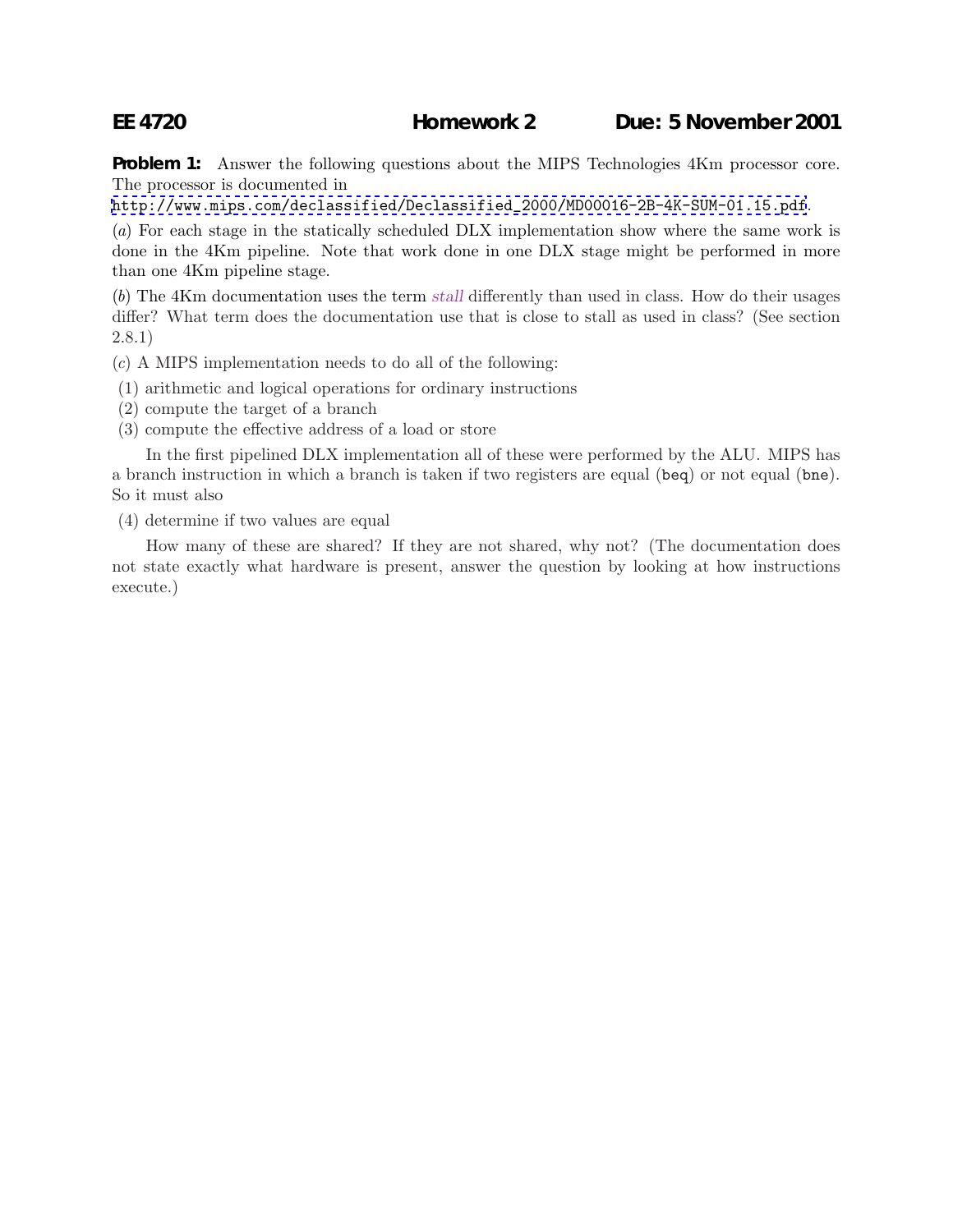**Problem 2:** The program below runs on the DLX implementation shown below. The hardware makes no special provisions for the tricky technique used. The coding for a nop (actually add r0, r0, r0) is all zeros.

Why isn't this an infinite loop? (For those who know why it matters, assume there is no cache.)

Why will the code run for at least one iteration?



LOOP:

lw r1, 0(r2) addi r2, r2, #4 add r3, r3, r1 sw 0x100(r0), r0 LINE:  $LINE = 0x100$ j LOOP